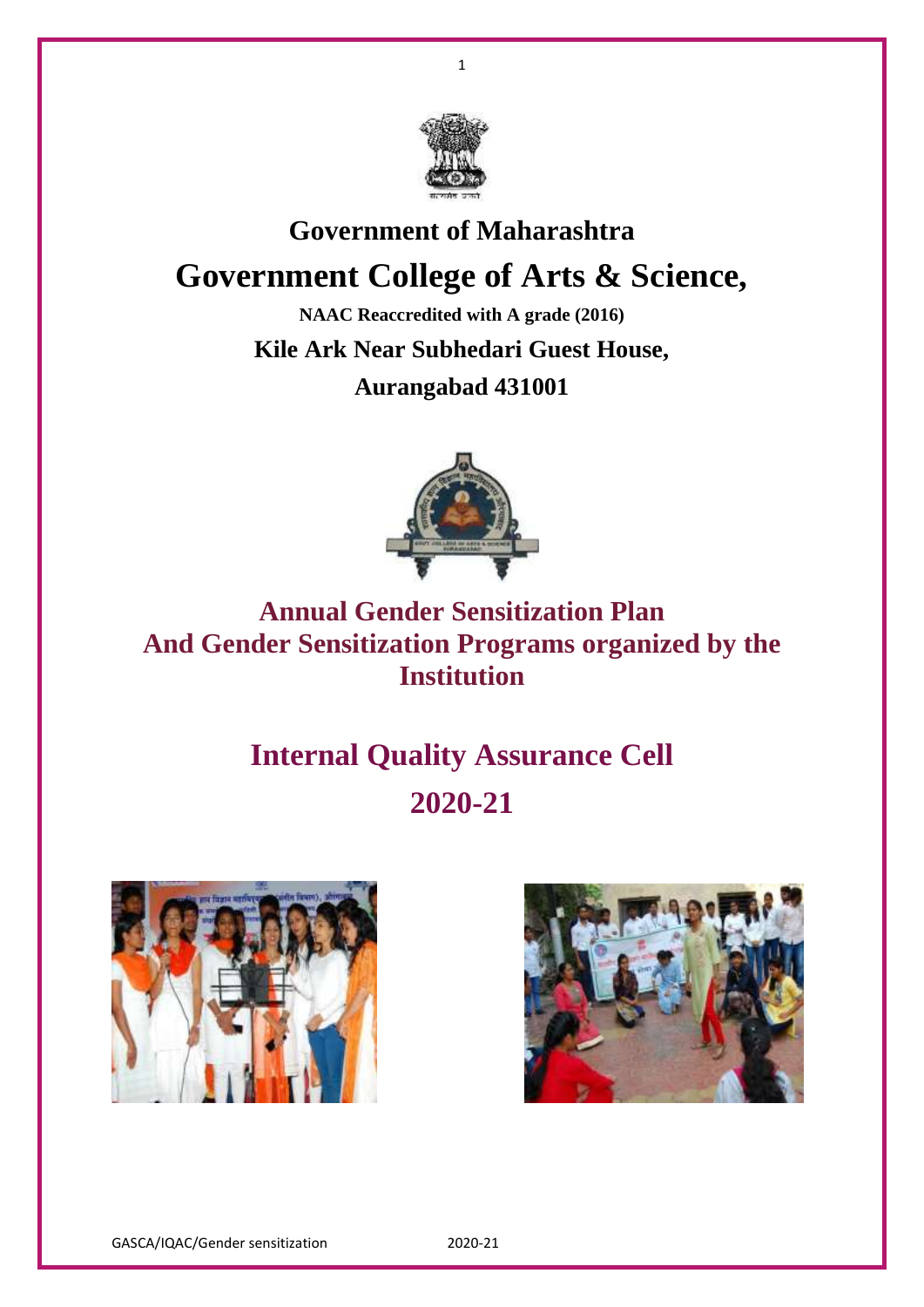## **Policy for Gender Equity and Sensitization**

Government college of Arts & Science ensures a gender-sensitive and congenial democratic working environment for students, faculty and staff of the college across all the programmes. The policy has been developed on the basis of policies of University Grants commission, state government and affiliating university.

To facilitate a gender-sensitive environment, the college follows the policy as following:

- 1. The college have Internal complaint committee to look after the complaints of students, teachers and staff in college campus.
- **2.** The Committee plays a proactive role towards sensitization of the college community towards gender issues in order to provide a friendly working atmosphere to all its students, faculty and staff.
- **3.** The college have Anti ragging and Grievance redressal committee to look after the complaints of harassment of students in college campus.
- **4.** These committees are formed as per UGC guidelines and VISHAKHA Act.
- **5.** The college have Vidyarthini Manch (Girls student Forum) The college will arrange programmes and workshops for training girl students for their safety.
- **6.** The college will arrange programmes and lectures for girl student and women staff about laws and regulations regarding women.
- **7.** The college will arrange activities and programmes of Gender sensitization to increase the sensitivity of people at large towards women and their problems.
- **8.** The college will provide Maternity Leave on full pay to woman employee as per state government guidelines.
- **9.** The college will provide safety environment in the college free from any external elements.

#### **Internal Complaint Committee**

Internal Complaint committee has been established in the college according to the guidelines of Supreme court, UGC and State Government guidelines based on Sexual Harassment of Women at workplace (Prevention, Prohibition& Redressal) Act 2013

The objectives of the internal complaint committee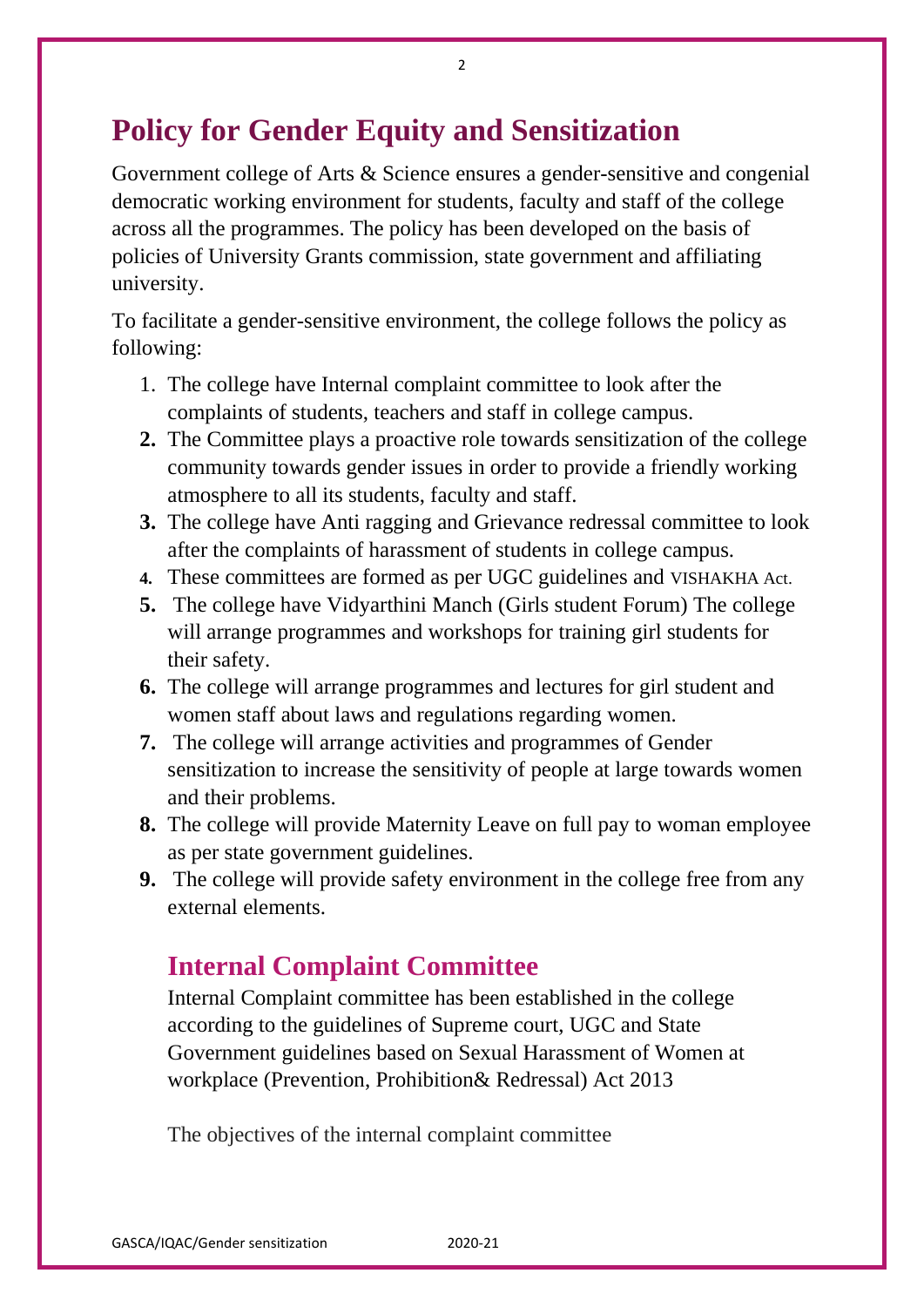1.To develop a policy against sexual harassment of women at the institute to evolve a permanent mechanism for the prevention and addresses of sexual harassment cases and other acts of gender-based violence at the institute

2.To ensure the implementation of the policy in better and spirit through proper reporting of the complaints and their follow up procedure

3.To uphold the commitment of the institute to provide an environment free of gender-based discrimination

4.To promote a social and psychological environment to raise awareness on sexual harassment in its various forms.

### **Anti-Ragging committee**

Anti ragging sale is one of the important parts of college mechanism as per the guidelines of UGC.

Objectives of anti-ragging committee are-

1.To aware the students of the humanizing effect of ragging inherent in its perversity

2.To keep a continuous watch and whistle over ragging so as to prevent it's occurrence and recurrence

3. Promptly and stringently deal with the incidence of ragging brought to our notice

#### **Students grievance redressal committee**

According to the regulations by UGC regarding redressal of grievances of student's regulations 2019 college has established student's redressal committee ,Students can make complaint to the committee-

- 1. Regarding opportunities for redress of grievances of students
- 2. Regarding student admission process

3.Regarding Examination and result related issues

4.Regarding Unfair practices by the institution

5.Regarding Complaints against discrimination of students

6.Regarding denial of quality education as promised at the time of

3